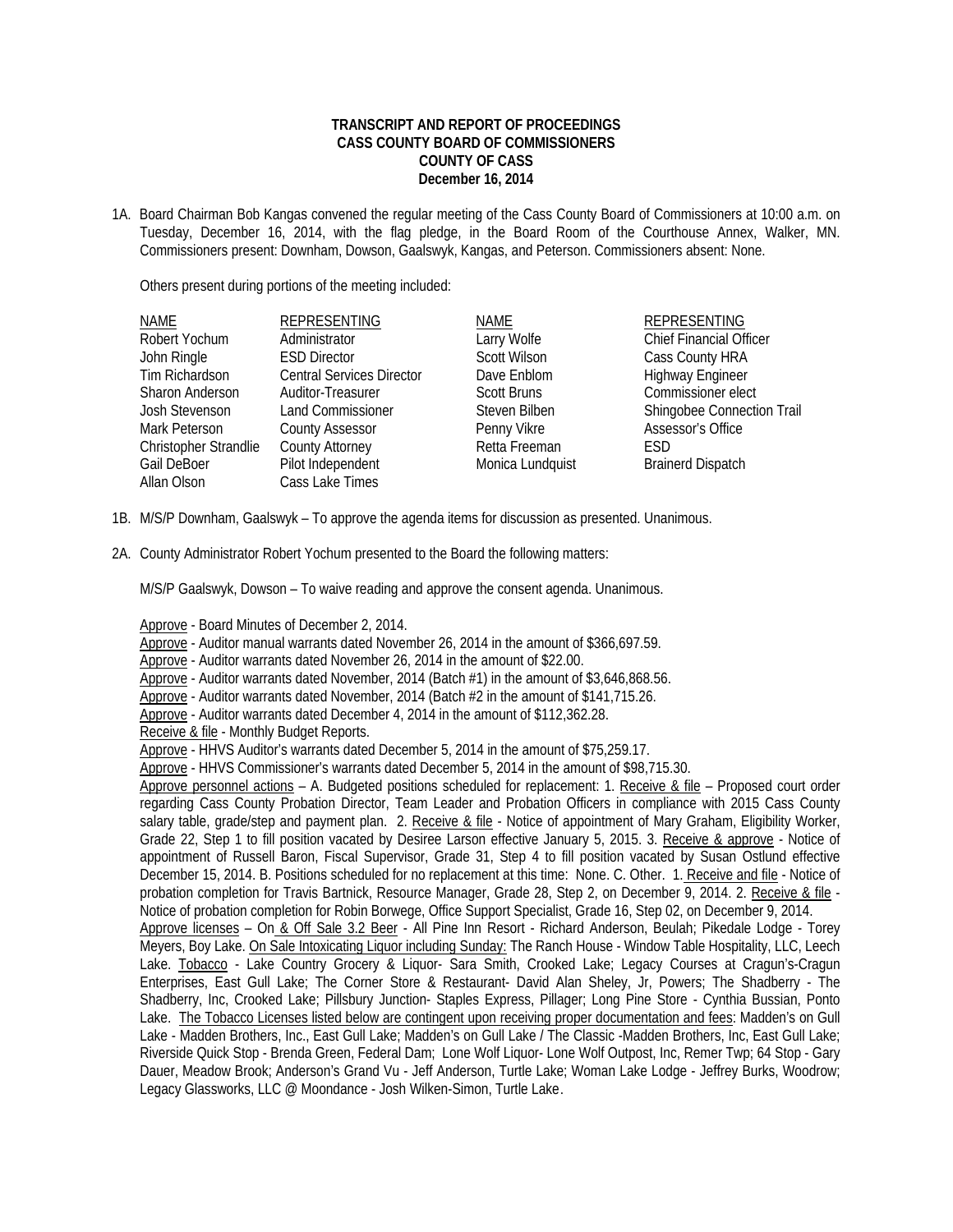Authorize - Per diem payment to Board appointed citizen committees for FY2015, in the amount of \$75.00 per day (same as County Board members) and mileage per Personnel Rules & Policies.

Authorize - 3rd quarter Longville Ambulance Subordinate Service District payment in the amount of \$102,750.00. Approve - Capital project payments: Mark Beard (Inv.#0020) – Walker Highway Shop upgrades in the amount of \$875.00. Receive & file - November 2014 EDC Activity Report.

Approve – Payment of Cass County Economic Development Corporation 2015 annual budget support, \$42,500.

Authorize - 25% Fund- \$3,200.00-Environmental education at Deep Portage – WHA School (64 participants) on Dec. 4-5, 2014.

Approve - Request from MDNR to drill a core hole located in the Deep Portage Reserve near the campus area in 32-140-29 Woodrow Township, the data used in the completion of the Cass County Geologic Atlas.

Receive - Approve Rural MN CEP MFIP Contract Addendum (Budget and Measureable Goals) for CY 2015.

Accept - Donation in the amount of \$100.00 for the Veterans Transportation Program from the Am. Legion Post 458, Boy River.

Approve - HHVS Purchase of Service contracts from January 1, 2015 through December 31, 2015: Northland Counseling Center, Inc.; Mark Haugen, PH.D.; John Parkin M.D.; Mark Wildgen, M.D.; Charles Chmielewski, PH.D.; Robin Hewitt, LMFP; Geri Wilimek, LICSW; Jay Wilimek, Ph.D. - No financial changes; Stellher Human Services, Inc. - Individual and Family Skills Training \$62.13, Individual Psychotherapy \$66.12 Family Psychotherapy \$69.60.

Approve - Out of state travel for Hwy. Engineer David Enblom 2015 National Assoc. Co. Engineers – Daytona Beach, FL - Apr.19 - 23, 2015.

Approve - Release of request for proposals to outsource printing and mailing of 2015 tax statements.

2B. Mr. Yochum presented a status report on the 2015 Cass County Committee applications to date that included four open citizen appointments on the committees of Bi-County CAP, County Extension Committee, Cass County HRA & the Planning Commission At Large Alternate position.

 M/S/P Peterson, Downham - To receive & file the status report of the 2015 Cass County Committee applications, and further to consider all 2015 committee appointments at the regular meeting of Tuesday, January 6, 2015. Unanimous.

2C. Administrator Yochum presented Personnel Committee of the Board meeting notes dated December 3, 2014 which included the status of the five bargaining unit 2015 contract negotiations, and the Committee recommendation to continue wage and benefits levels at 2014 levels.

M/S/P Downham, Gaalswyk – To approve the Personnel Committee of the Board recommendation to continue wage and benefits at the 2014 levels (except the previously approved 2015 cafeteria plan contribution), and consider retroactive adjustments as labor negotiations progress. Unanimous.

2D. Mr. Yochum presented Leech Lake Liaison Committee meeting notes dated December 2, 2014. ESD Director John Ringle and Leech Lake Band of Ojibwe (LLBO) Environmental/Lands Director Levi Brown explained the Band's offer to be the lead coalition member for a Countywide Brownfield Assessment program that would utilize EPA grand funds.

M/S/P Downham, Peterson – To endorse the Leech Lake Band of Ojibwe Countywide Brownfield Assessment program grant application to the Federal EPA and approve Cass County as a coalition partner with the City of Cass Lake and the Leech Lake Band of Ojibwe. Unanimous.

 Administrator Yochum also reported on discussions at the recent Association of MN Counties (AMC) Indian Affairs meeting of December 7, 2014, and the Liaison Committee recommendation of County support for federal school facility funding at Bug-O-Nay-Ge-Shig. County and LLBO staff will present a draft County Board and Tribal Council joint meeting agenda in the near future.

3A. ESD Director John Ringle reported that four of the five old corrugated cardboard collection (OCC) contracts will expire at the end the year. Mr. Ringle presented draft contract formats for American Disposal, Inc. (including a rate change), Waste Management of WI-MN, Nisswa Sanitation Inc., and Waste Partners Inc. recommending that the term of the new contracts would be through December 31, 2017. The new OCC contracts would run concurrently with the overall solid waste contracts with Stockman Transfer and the previously approved OCC contract with City Sanitary Service (approved June 17, 2014). Mr. Yochum reported ongoing discussions with Waste Partners, Inc. regarding the form of agreement.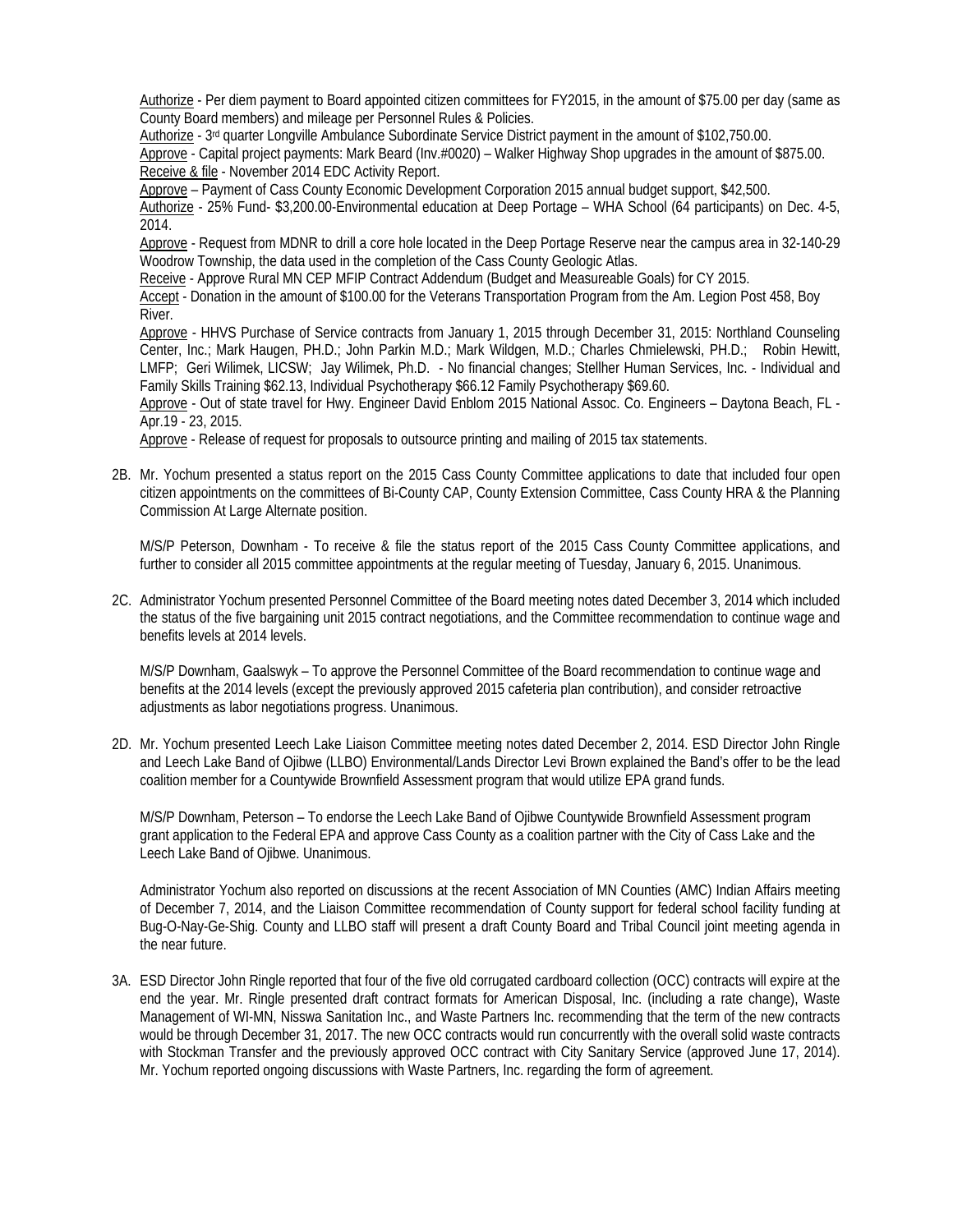M/S/P Gaalswyk, Downham - To approve the draft form of agreement as presented for recycle cardboard vendor contracts with American Disposal Inc., Waste Management of WI-MN, and Nisswa Sanitation Inc. and further, to table Waste Partners Inc. for additional discussion with the vendor. Unanimous.

4A. Chief Financial Officer Larry Wolfe presented a draft the 2015 Cass County budget summary scheduled for publication 12/24/14 contingent upon Board action today. Mr. Wolfe presented Resolution 54-14 establishing individual fund tax levies for 2015.

Commissioner Dowson offered Resolution No. 54 -14 and moved its adoption, Commissioner Gaalswyk seconded:

WHEREAS, A County Board shall conduct a public hearing prior to the adoption of its final property tax levy, and WHEREAS, after proper public notice said public hearing was held on December 2, 2014, and WHEREAS, M.S. 275.07 requires the County Board to adopt a property tax levy prior to December 30, 2014, and WHEREAS, M.S. 275.50 to 275.56 define the levying authority of the County Board, and

WHEREAS, the 2015 Budget Committee has evaluated said financial information and formulated recommendations. NOW, THEREFORE, BE IT RESOLVED: That the Board of Commissioners do hereby approve the following individual fund tax levies for 2015 in the stated amounts:

| <b>General Revenue</b>                           | \$10,135,956 |
|--------------------------------------------------|--------------|
| Library                                          | 342,336      |
| Road and Bridge                                  | 4,254,239    |
| Welfare - PH/SS/VS                               | 4,501,520    |
| Welfare - Public Assistance Administration       | 1,302,660    |
| Longville Ambulance Subordinate Service District | 461,000      |
| Gross Levy                                       | \$20,997,711 |
| Less County Program Aid                          | (814, 742)   |
| Certified Levy                                   | \$20,182,969 |

BE IT FURTHER RESOLVED: That the Cass County Auditor-Treasurer is hereby authorized and directed to spread the levy on the tax rolls of the County.

Resolution No.54 -14 was declared adopted upon the following vote: Ayes: Downham, Dowson, Gaalswyk, Kangas, Peterson. Nays: None.

4B. CFO Larry Wolfe presented Resolution No. 55-14 establishing the 2015 Cass County budgeted revenues and expenditures by fund.

Commissioner Dowson offered Resolution No. 55-14 and moved its adoption, Commissioner Gaalswyk seconded:

WHEREAS, The Board considered the relevant information regarding the 2015 Cass County Budget, and WHEREAS, The budget requests, revenue projections, levy data and needs of Cass County have been duly considered. NOW, THEREFORE, BE IT RESOLVED: That on the recommendation of the Cass County Budget Committee as amended, the Board of Commissioners do hereby approve the 2015 budget as follows:

|                                    | Revenues   | Expenditures |
|------------------------------------|------------|--------------|
| <b>General Revenue</b>             | 19,963,315 | 19,519,712   |
| Self Insurance                     | 4,900,000  | 4,900,000    |
| Road & Bridge                      | 11,421,239 | 11,421,239   |
| Health, Human, & Veterans Services | 13,064,615 | 13,064,615   |
| <b>Unorganized Towns</b>           | 300,000    | 300,000      |
| Land Department                    | 3,005,300  | 3,005,300    |
| <b>Environmental Trust</b>         | 85,000     | 85,000       |
| Kitchigami Library                 | 342,336    | 342,336      |
| Total                              |            |              |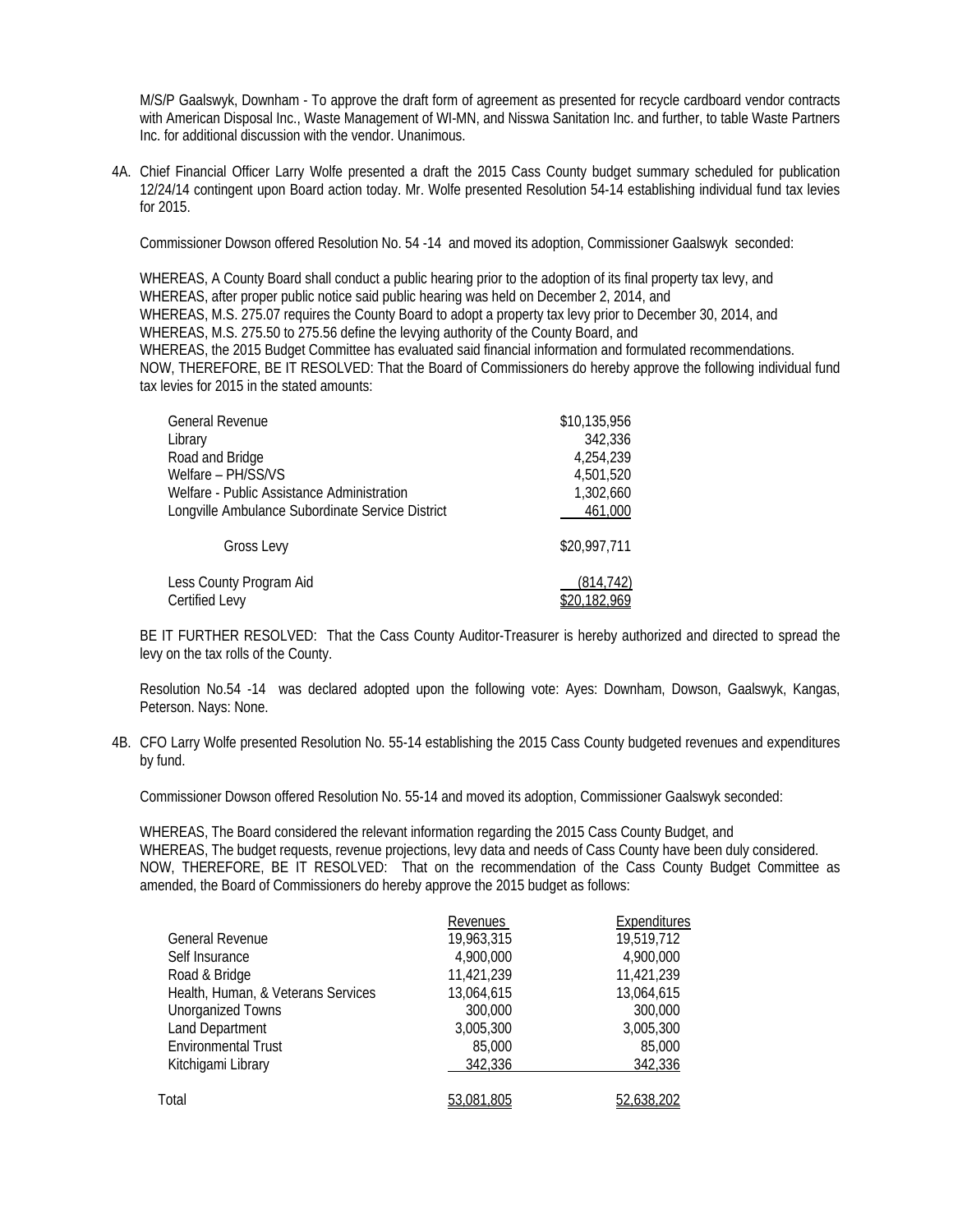details of which are available in the office of the Cass County Chief Financial Officer for public inspection during normal business hours.

Resolution No. 55-14 was declared adopted upon the following vote: Ayes: Downham, Dowson, Gaalswyk, Kangas, Peterson. Nays: None.

4C. Mr. Wolfe presented Resolution No. 56 –14 establishing the Unorganized Levy and Revenues/Expenditures.

Commissioner Dowson offered Resolution No. 56-14 and moved its adoption, Commissioner Gaalswyk seconded:

WHEREAS, the Cass County Board of Commissioners acts as township authority for unorganized areas of Cass County and,

WHEREAS, the Cass County Board has considered revenue projections, levy data, and budget needs of the unorganized areas of Cass County for 2015.

NOW, THEREFORE, BE IT RESOLVED that the Board of Commissioners do hereby approve the following tax levy and Budget for 2015 for Cass County Unorganized Townships:

| Certified Net Levy | \$245,000.00 |
|--------------------|--------------|
| Revenue Budget     | \$300,000.00 |
| Expenditure Budget | \$300,000.00 |

Resolution No. 56-14 was declared adopted upon the following vote: Ayes: Downham, Dowson, Gaalswyk, Kangas, Peterson. Nays: None.

4D. Mr. Larry Wolfe presented the FY 2014 year end fund transfers.

M/S/P Gaalswyk, Downham - To approve the 2014 year end fund transfers as follows: transfer from Land Department to General Fund for indirect costs \$90,000.00, transfer within the General Fund from ESD Zoning & Solid Waste for indirect costs of \$155,000.00, transfer from HHVS Contingency to General Fund for reimbursement of Sheriff's Department equipment cost of \$6,303.54, transfer from HHVS Fund Balance to Capital Project Fund for future campus capital expenditures \$5,000,000.00. Unanimous.

4E. Mr. Wolfe presented the 2015 budgeted capital equipment list and requested authorization for departments to make related purchases based upon solicitation of competitive prices per State law.

M/S/P Downham, Peterson – To approve the 2015 equipment list in the budgeted amount of \$1,515,287.00 and to authorize purchases based upon solicitation of competitive prices pursuant to applicable law, further, that all equipment list technology purchases receive prior approval from the Central Services Director and all other equipment list purchases receive prior approval from the County Administrator or Chief Financial Officer. Unanimous.

4F. Mr. Wolfe explained that the September 23, 2014 Insurance Committee meeting included discussion of possibly obtaining an external review of the current County cafeteria plan. Plan review would include comparative data from adjacent Counties, analysis of cash reserves, opinions on the cost of stop loss, and administration, and affordable care act compliance. A review would have an expected completion on or before March 15, 2015. After checking references and cost the recommendation is to engage Arthur J. Gallagher & Company in an amount not to exceed \$7,500.00.

M/S/P Downham, Gaalswyk - To authorize the engagement of Arthur J. Gallagher & Company (Yvonne Johnson, Area Vice President) not exceed to \$7,500 from the Cass County Insurance Fund for review of the Cass County Cafeteria Plan as it relates to other Counties in our market area and any recommended plan modifications. Unanimous.

5A. Cass County HRA Executive Director Scott Wilson explained the request for a loan in the amount of \$30,000.00 including the September 24, 2014 HRA presentation to the Citizen Budget Committee, the Citizen Budget Committee favorable recommendation for a loan without a commitment to future funding, a requested promissory note format, and a similar request to Hubbard County. Mr. Wilson stated the necessity for the operating budget loan is the impact of previous Federal sequestration and the instability of Federal reimbursement rates.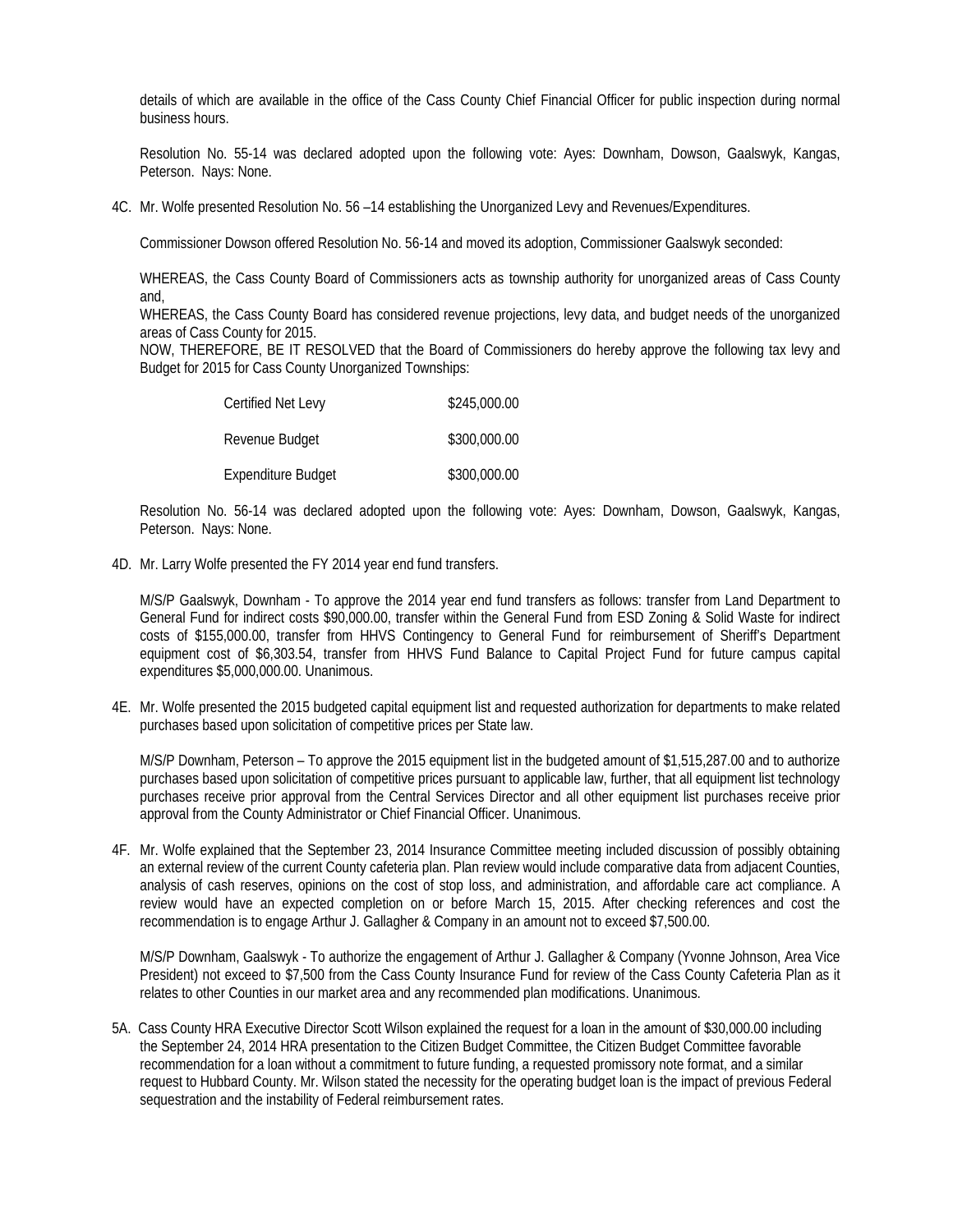M/S/P Gaalswyk, Peterson - To authorize a \$30,000 promissory loan from Cass County fund balance to the Cass County HRA to be re-paid on or before December 16, 2016, and refer future funding options to the Citizen Budget Committee. Ayes: Dowson, Gaalswyk, Kangas, Peterson. Nays: Downham.

6A. Highway Engineer Dave Enblom presented bids opened on December 10, 2014 at 2:00 PM for the SAP 011-601-025 Bridge #11530 located over Stony Brook on CSAH #1. Mr. Enblom added that the project is to be funded with State Bridge Bond funds and State Aid regular construction funds.

| Project No.: SAP 011-601-025 - CSAH 1  |                   |                            |
|----------------------------------------|-------------------|----------------------------|
| Engineers Estimate - \$408,905.00      |                   |                            |
| <b>Bidder</b>                          | <b>Bid Amount</b> | <b>OVER/UNDER ESTIMATE</b> |
| Prahm Construction Inc.                | \$422,602.00      | 3.35% OVER ESTIMATE        |
| Korby Contracting Co Inc               | \$455,621.10      | 11.42% OVER ESTIMATE       |
| Structural Specialties, Inc.           | \$457,959.00      | 12.00% OVER ESTIMATE       |
| <b>Gerit Hanson Contracting</b>        | \$466,533.40      | 14.09% OVER ESTIMATE       |
| Redstone Construction, LLC             | \$472,429.00      | 15.54% OVER ESTIMATE       |
| Robert R. Schroeder Construction, Inc. | \$523,189.90      | 27.95% OVER ESTIMATE       |
| Duininck, Inc.                         | \$526,676.00      | 28.80% OVER ESTIMATE       |
| <b>Swingen Construction Company</b>    | \$590,844.80      | 44.49% OVER ESTIMATE       |
|                                        |                   |                            |

M/S/P Peterson, Gaalswyk – To award the bid to the apparent low bidder (received on December 10, 2014) for the SAP 011-601-025 Bridge #11530 located over Stony Brook to Prahm Construction Inc. in the bid amount of \$422,602.00. Unanimous.

6B. Mr. Enblom and Land Commissioner Josh Stevenson reported back on the December 02, 2014 tabled Shingobee Bike Trail request until receipt of related easements and consultation with Shingobee Township Board. Josh Stevenson & Dave Enblom met with the Shingobee Town Board December 10, 2014. The Town Board recommends that the County accept the two easements to allow moving a 300 foot segment of existing trail off the Township road to adjacent private property in the vicinity of Christmas Point Road.

M/S/P Dowson, Downham – To approve accepting two private property easements from Jon Osowski, and Kenneth Nelsen permitting approximately 300 feet of multipurpose trail use in the vicinity of Christmas Point Road. Unanimous.

Steve Bilben of the Shingobee Bike Trail Task Force explained the benefits of improving the referenced trail easements and participation by others of donated dollars and committed in-kind support. Dave Enblom noted that Shingobee Township will maintain the new bike trail segment under the existing Memorandum dated 2007.

M/S/P Dowson, Gaalswyk – To authorize the Highway Department to make trail improvements as proposed by the Shingobee Connection Trail Task Force not to exceed \$20,000 from Conservation Fund 73. Unanimous.

6C. Mr. Enblom summarized a request from the Leech Lake Band of Ojibwe to allow dual language of English and Ojibwe on some information road signs. The signs would be green and white information signs giving direction to community centers or other geographic areas of local interest. Signs would be limited to county roads located within the tribal boundary. If approved a Memorandum of Agreement would be processed to identify each agencies obligations, and that the Leech Lake Band would pay for the costs of the signs. Mr. Enblom also added that Carlton and St. Louis Counties have erected similar the informational road signs.

 M/S/P Downham, Dowson – To approve the MOU with the Leech Lake Band of Ojibwe as presented establishing bilingual informational road signs in English and Ojibwe languages for geographical and cultural purposes within the Leech Lake Reservation. Unanimous.

6D. Mr. Enblom requested the Board to add to the agenda a recent request by the Leech Lake Band of Ojibwe for support of the project a Phase II TAP Project (Bena Trail). The proposal is to construct a trail from Tribal housing (Phase 1) to CSAH 91 (Big Winnie Road). The Band request is to support the application for funding through MNDOT and agree to amend the existing fiscal agent MOU on Phase I TAP Project – Bena Trail to include a Phase II if funded.